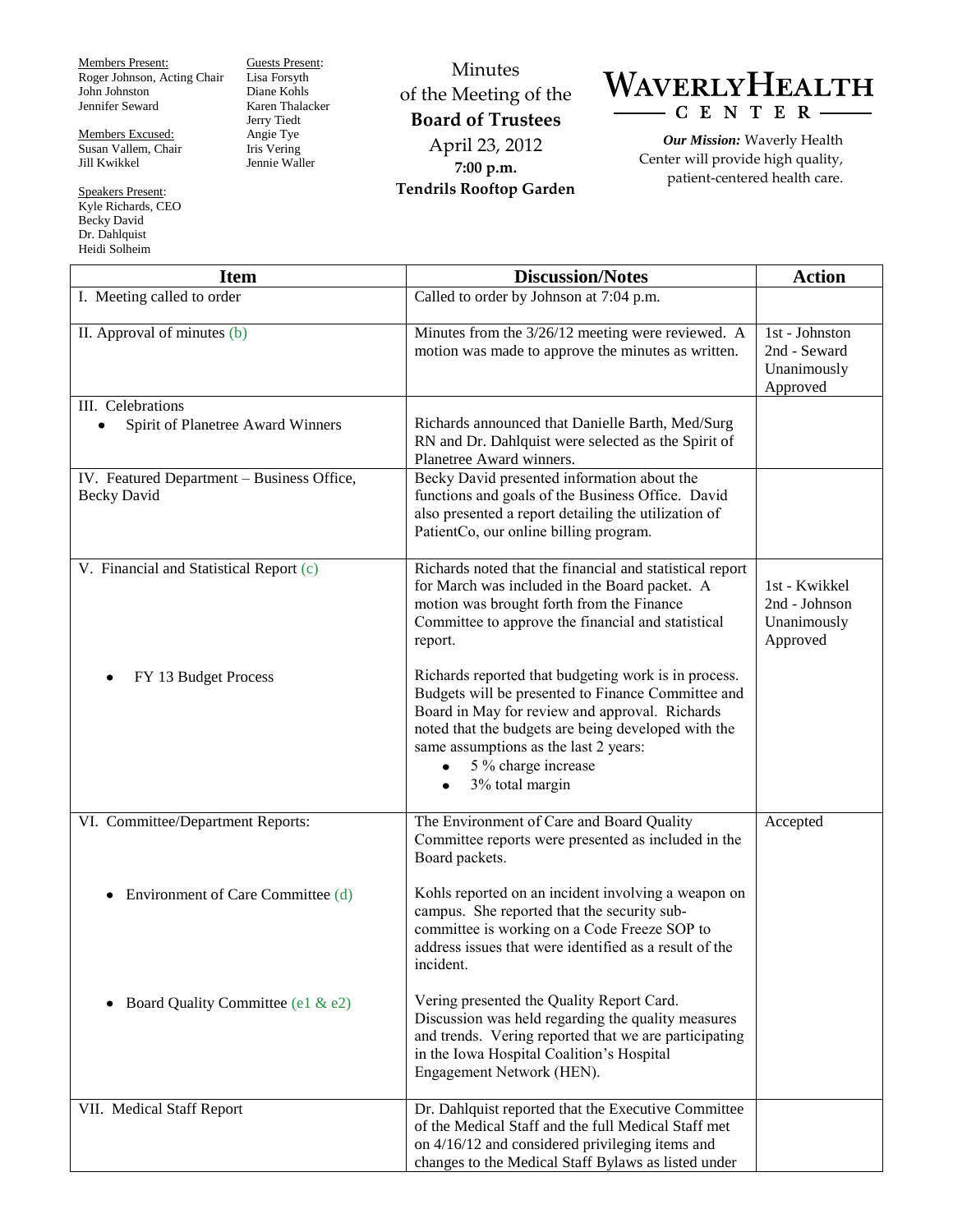|                                                | new business. Dr. Dahlquist noted that they are                                                             |                               |
|------------------------------------------------|-------------------------------------------------------------------------------------------------------------|-------------------------------|
|                                                | continuing to work on the EMR process following a<br>visit to the hospital in Spencer.                      |                               |
|                                                |                                                                                                             |                               |
| VIII. C.E.O.'s Report                          |                                                                                                             |                               |
| • Strategic Plan Outline (f)                   | Richards presented information about our progress                                                           |                               |
|                                                | on the current strategic plan and an outline for                                                            |                               |
|                                                | updating the plan. He noted that we will be seeking<br>involvement from employees, Medical Staff and        |                               |
|                                                | Trustees as we develop the plan. The revised                                                                |                               |
|                                                | strategic plan document will be brought to the July                                                         |                               |
|                                                | Board meeting for consideration.                                                                            |                               |
| Shell Rock Provider Change<br>٠                | Kohls reported that Sarah DeVore, ARNP and                                                                  |                               |
|                                                | Bethany Stevens, ARNP will begin providing                                                                  |                               |
|                                                | services at the Shell Rock Clinic on May 1 <sup>st</sup> . They                                             |                               |
|                                                | will be in that office part-time as well as continuing                                                      |                               |
|                                                | their duties at the Walk-In Clinic.                                                                         |                               |
| Planetree Site Visit Preliminary Report<br>٠   | Forsyth presented the preliminary report from the                                                           |                               |
|                                                | Planetree site visit. She noted some areas of                                                               |                               |
|                                                | opportunity and some positive feedback we received.<br>Our application for re-designation and follow-up     |                               |
|                                                | information will be considered by the Planetree                                                             |                               |
|                                                | Designation Team in July.                                                                                   |                               |
| Foundation Donor Dinner & Project<br>$\bullet$ |                                                                                                             |                               |
|                                                | Richards and Johnston reported on the Foundation<br>donor dinner and the upcoming Foundation                |                               |
|                                                | campaign project. The project will focus on                                                                 |                               |
|                                                | implementing a patient and family education/                                                                |                               |
|                                                | communication wall in Med/Surg patient rooms.                                                               |                               |
| Lab Lean Re-Design (g)<br>٠                    | Vering presented a proposal for Ortho Clinic                                                                |                               |
|                                                | Diagnostics to provide consulting services for our                                                          |                               |
|                                                | Lab Lean re-design project. She noted that this is a                                                        |                               |
|                                                | three phase project. The first phase will give us<br>information to budget and plan for needed              |                               |
|                                                | renovations. A motion was made to approve the first                                                         | 1st - Seward                  |
|                                                | phase of the Lab Lean re-design project at a cost not                                                       | 2nd - Johnston                |
|                                                | to exceed \$17,200.                                                                                         | Unanimously                   |
| Ament Inc. Proposal (1)                        | Solheim presented a proposal from Ament, Inc. to                                                            | Approved                      |
|                                                | provide an analysis and develop construction                                                                |                               |
|                                                | documents for the repair of the retaining wall and                                                          |                               |
|                                                | pavement in the Orange Parking Lot. Solheim                                                                 |                               |
|                                                | reported that we would like to proceed with this to<br>have the construction documents ready for release by |                               |
|                                                | June 15 <sup>th</sup> , with the goal of having bids due by July                                            |                               |
|                                                | $13th$ and having the work completed this fall.                                                             |                               |
|                                                | Discussion was held regarding the need for and the                                                          |                               |
|                                                | logistics of the project. A motion was made to                                                              | 1st - Seward                  |
|                                                | approve the proposal at a cost of \$22,500 plus<br>reimbursable expenses.                                   | 2nd - Johnston<br>Unanimously |
|                                                |                                                                                                             | Approved                      |
| Incentive Bonus                                | Richards initiated conversation about the employee                                                          |                               |
|                                                | incentive program. He noted that despite a very                                                             |                               |
|                                                | strong and busy quarter, we did not meet the<br>financial threshold for the incentive payout due to         |                               |
|                                                | contractual adjustments. Discussion was held                                                                |                               |
|                                                | regarding the need to review the employee incentive                                                         |                               |
|                                                | program to assure that it is still meeting the intended                                                     |                               |
|                                                | purpose. A motion was made to approve the payout                                                            | 1st - Johnston                |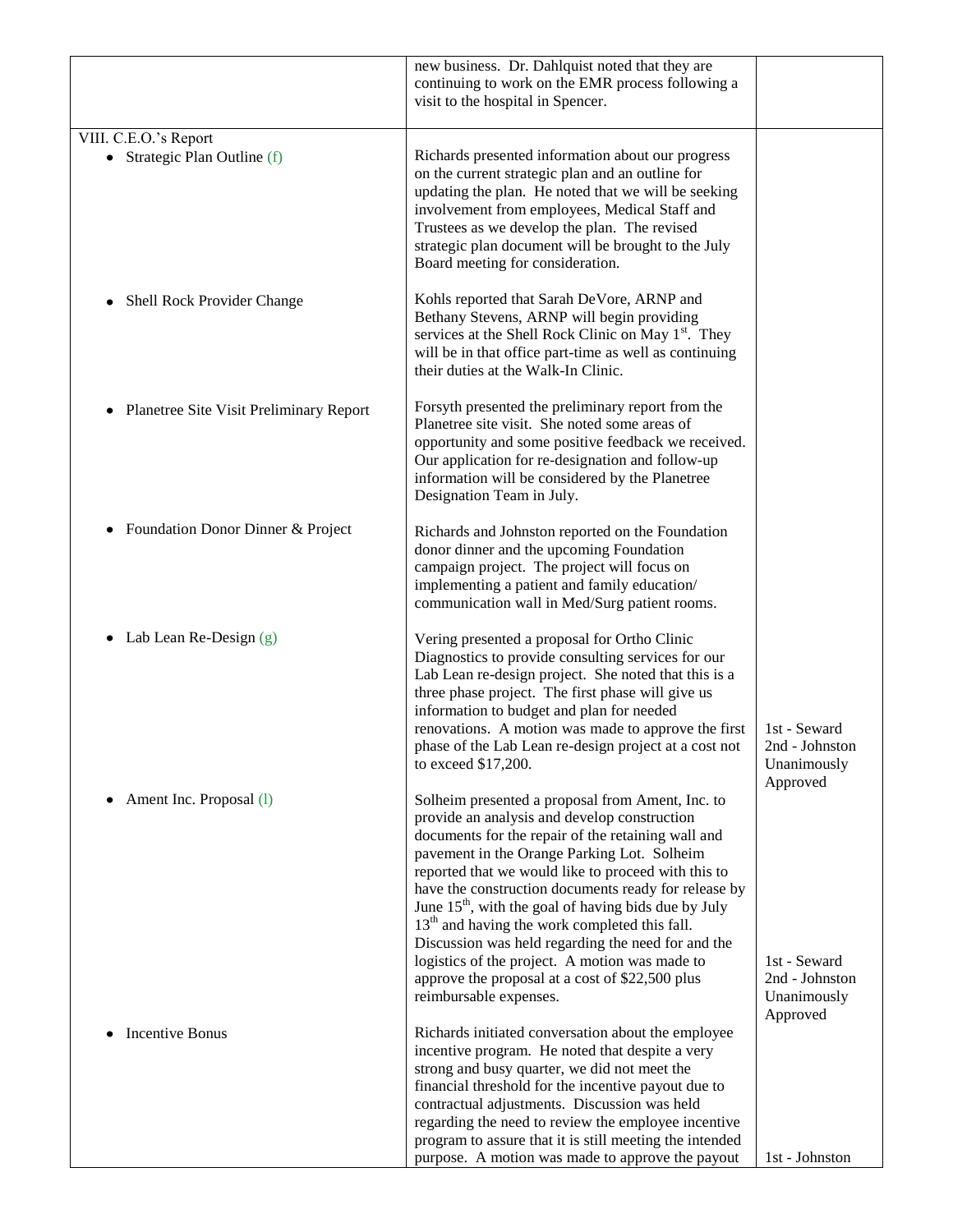|                                                                                                                                                                                                                                                                                                                                                         | of the employee incentive bonus at the lowest tier (as<br>determined by patient satisfaction scores).                                                                                                                                                                                                                                                                                                                                                                                    | 2nd - Seward<br>Unanimously<br>Approved                     |
|---------------------------------------------------------------------------------------------------------------------------------------------------------------------------------------------------------------------------------------------------------------------------------------------------------------------------------------------------------|------------------------------------------------------------------------------------------------------------------------------------------------------------------------------------------------------------------------------------------------------------------------------------------------------------------------------------------------------------------------------------------------------------------------------------------------------------------------------------------|-------------------------------------------------------------|
| IX. Old Business<br>• Blue Zone Update                                                                                                                                                                                                                                                                                                                  | Solheim presented an update on Blue Zones. She<br>noted that since we were not selected as a Blue Zone<br>community, the Waverly Area Partnership for Health<br>Living (WAPHL) will likely become a 501C3<br>organization and assume the role of coalition leader.<br>Those serving on the Power of 9 Board will join<br>WAPHL if interested, and the Power of 9 Board will<br>be dissolved. Solheim reported that the group is<br>continuing to move forward with the 5 priority areas. |                                                             |
| X. Press Ganey Patient Satisfaction Survey Report<br>$-$ Heidi Solheim $(h1 - h5)$                                                                                                                                                                                                                                                                      | Solheim presented the Press Ganey patient<br>satisfaction survey results for the period ending<br>March 31st. She noted decreases in inpatient scores<br>and actions that have been taken for improvement.                                                                                                                                                                                                                                                                               |                                                             |
| XI. New Business<br>• Provisional to Regular Status on Medical<br>Staff:<br>• James Turek, MD - Courtesy, OB/Gyn,<br>Locums Coverage<br>Reappointments to Medical Staff:<br>٠<br>Daniel Koos, MD - Active, Family<br>Practice, WHC<br>• Stephanie Koos, DO - Active, Family<br>Practice, IHS<br>· Linda Martin, MD - Active, Orthopedic<br>Surgery, WHC | Privileging items were presented as individually<br>listed at left. All files have been reviewed by the<br>Executive Committee of the Medical Staff. The<br>Executive Committee recommends approval. A<br>motion was made to approve all privileging items as<br>individually considered and recommended by the<br>Executive Committee of the Medical Staff.                                                                                                                             | 1st - Johnston<br>2nd - Seward<br>Unanimously<br>Approved   |
| Medical Staff Bylaw Changes (i)<br>٠<br>• New/Revised Policies: None this month                                                                                                                                                                                                                                                                         | Richards presented proposed changes to the Medical<br>Staff Bylaws. The changes were included in the<br>Board packet and have been reviewed twice by the<br>Medical Staff and are recommended for approval. A<br>motion was made to approve the changes to Bylaws<br>as presented.                                                                                                                                                                                                       | 1st - Seward<br>2nd - Johnston<br>Unanimously<br>Approved   |
| <b>Retired Policies:</b><br>• Environmental Services (RHC)<br><b>EKG</b> Assessment (RHC)<br>• Universal Precautions (RHC)<br>• Refrigerated Drug Storage (RHC)<br>• Patient Care (RHC)<br>• Human Resources (RHC)                                                                                                                                      | The policies listed at left are being retired. They<br>were Rural Health Clinic specific policies that are<br>covered under hospital-wide policies or SOP's. A<br>motion was made to approve the retirement of the<br>listed policies.                                                                                                                                                                                                                                                   | 1st - Johnston<br>2nd - Seward<br>Unanimously<br>Approved   |
| Finance Committee (j)                                                                                                                                                                                                                                                                                                                                   | Richards reported that the Finance Committee met<br>on 4/19/12. Minutes from said meeting were<br>included in the Board packets.                                                                                                                                                                                                                                                                                                                                                         |                                                             |
| • Capital Requests - Computerized<br>Maintenance Management System<br>(Maintenance Connection) (k)                                                                                                                                                                                                                                                      | Tiedt presented a capital request for Maintenance<br>Connection, a computerized maintenance<br>management system, at a cost not to exceed<br>\$36,609.10. A motion was brought forth from the<br>Finance Committee to approve the capital request as<br>presented.                                                                                                                                                                                                                       | $1st - Johnson$<br>2nd - Kwikkel<br>Unanimously<br>Approved |
| • Charity Care                                                                                                                                                                                                                                                                                                                                          | Richards presented the following application for<br>charity care:<br>Application is for an uninsured ED/surgical/<br>٠                                                                                                                                                                                                                                                                                                                                                                   |                                                             |